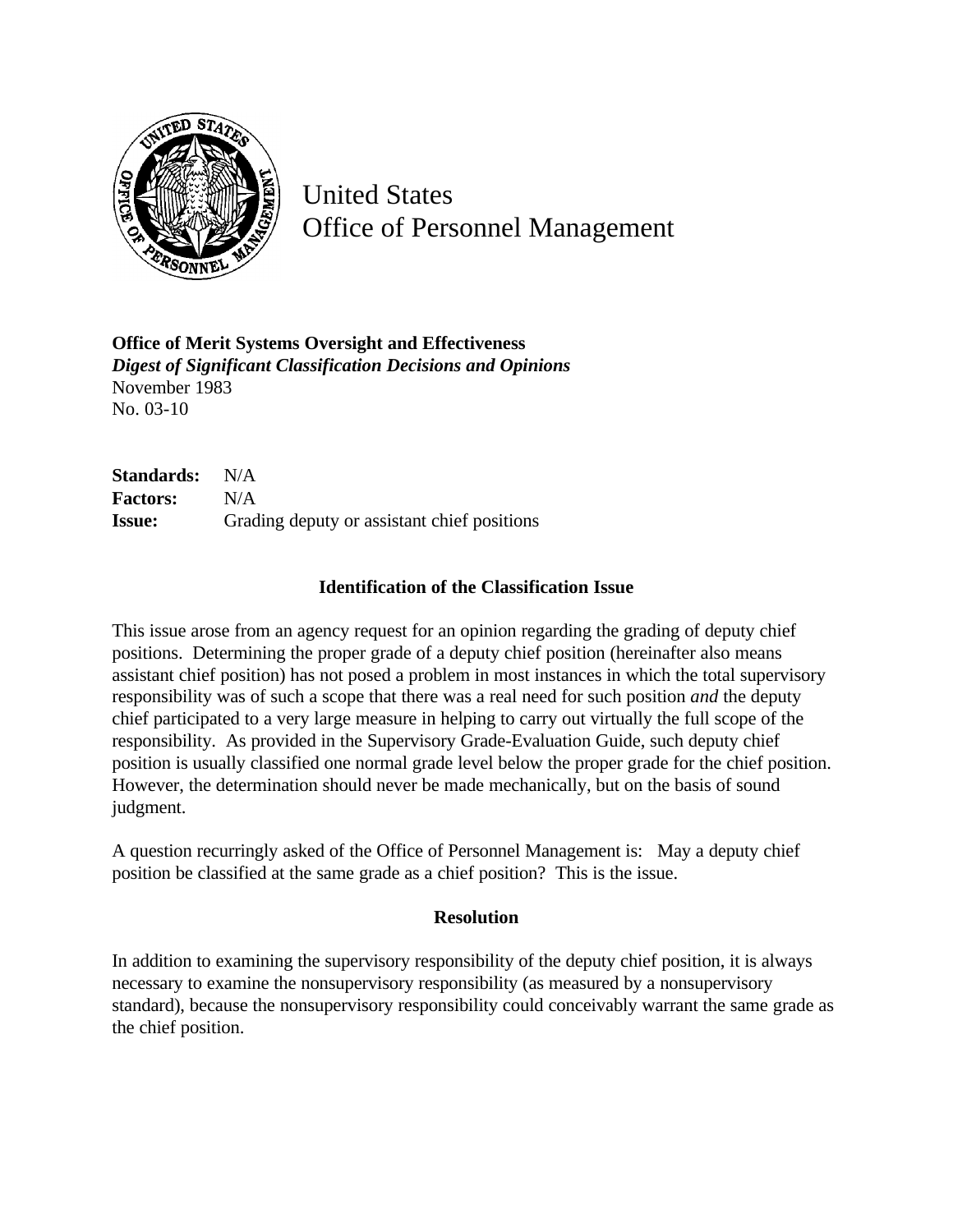The argument that some agencies offer for classifying a deputy chief position at the same grade as the chief position is that there is an equal sharing of the total supervisory responsibility. Illustrative of the conditions believed to evidence equal sharing are the following:

--The deputy chief exercises full associate authority concurrently with the chief and is neither subordinate to nor shares authority with another deputy chief.

--The chief must frequently be absent from the organization, thus frequently requiring the deputy chief unilaterally to make major decisions or commitments of a binding nature.

--The deputy chief has full authority to supervise the units and subordinate personnel of the organization.

--The deputy chief has interchangeable status with the chief in serving on boards, committees, etc., and dealing with high-ranking officials outside the organization.

Essential to the proper examination of the issue is the fact that the most important supervisory decisions (e.g., broad policy or operational decisions affecting the organization on a relatively long-term basis) have the most effect on grade determination by application of the governing supervisory guide or standard.

There are two main arguments against the equality concept.

First, the indicators of equality (e.g., those itemized above) are largely illusory, describing situations that cannot exist on a continuing basis. Equality is predicated either on (1) full, continuous agreement and harmony between the chief and deputy chief and equality in decision impacts or (2) in the absence of such agreement and harmony, a carefully developed and followed arrangement for decision-making that ensures that the deputy chief is not guided or restricted by the views or decisions of the chief any more than the chief is guided or restricted by the views or decisions of the deputy chief, *and* equality of their decision impacts. Type (1) equality would be phenomenal. Type (2) equality would tend to be unstable, vanishing if either the chief or the deputy chief ever unilaterally made important decisions that the other could not countermand or balance with equally important decisions. The result of maintaining equality would be organizational instability and chaos, stagnation, or some combination of both.

Second, if there were equality, the total responsibility and authority of the chief position would be so diluted that it would not warrant the grade normally warranted for such responsibility and authority. Thus, while the grade for the chief and deputy chief positions might be the same, the grade, especially of the chief position, would be anomalistic and likely unacceptable, i.e., one or two grades lower than normal chief positions in comparable organizations.